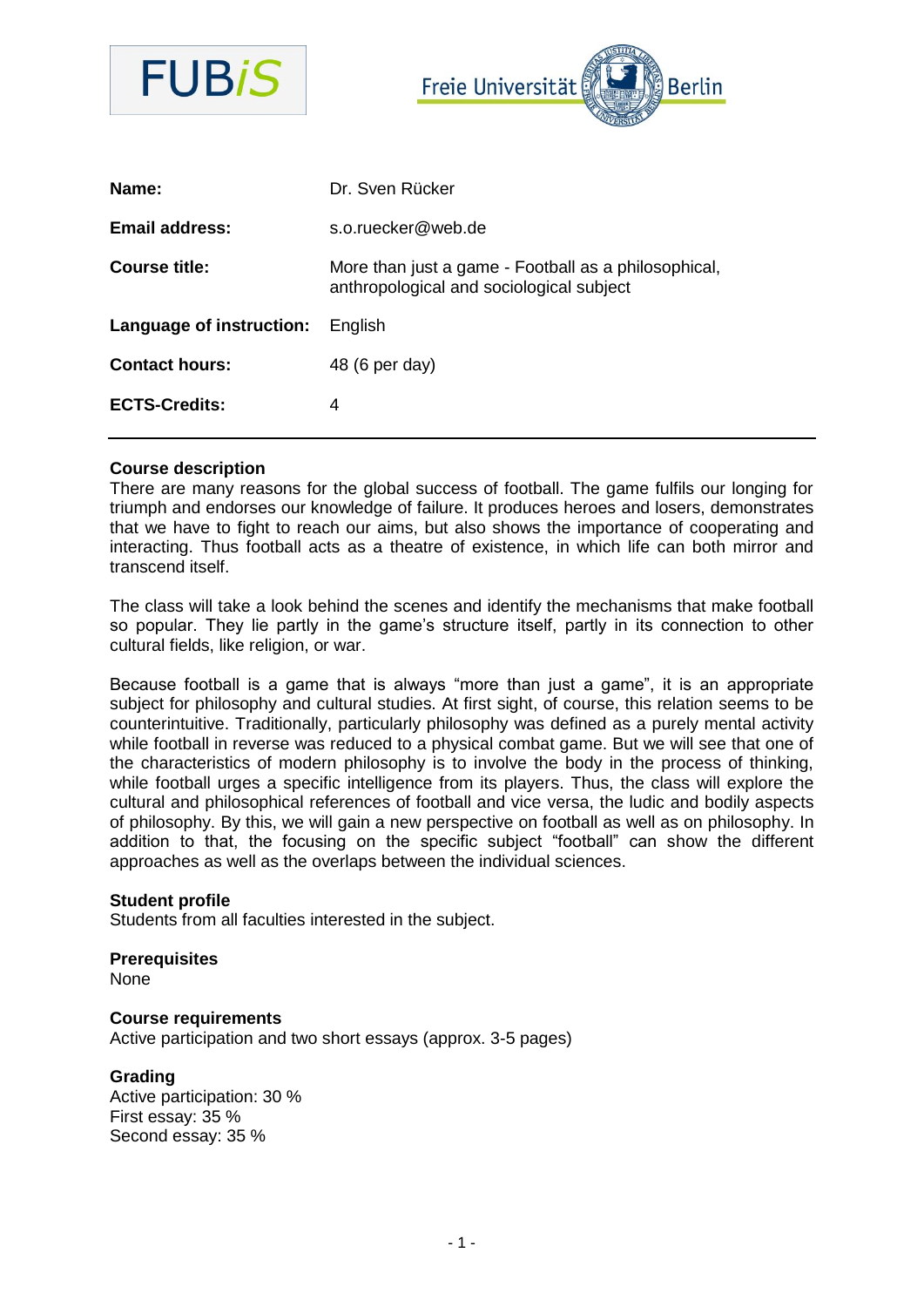



# **Reading**

A reader will be provided at the beginning of the class.

## **Course schedule**

| <b>Date</b>               | Program                                                                                                                                                                                                                                                                                                                                                                                                                                                                                                                                                                                                                                                                                                                                                                                                                                       |
|---------------------------|-----------------------------------------------------------------------------------------------------------------------------------------------------------------------------------------------------------------------------------------------------------------------------------------------------------------------------------------------------------------------------------------------------------------------------------------------------------------------------------------------------------------------------------------------------------------------------------------------------------------------------------------------------------------------------------------------------------------------------------------------------------------------------------------------------------------------------------------------|
| Tuesday, January 7, 2020  | A proletarian sport? The sociology and history of<br>football                                                                                                                                                                                                                                                                                                                                                                                                                                                                                                                                                                                                                                                                                                                                                                                 |
|                           | Football used to be regarded as a sport of the lower<br>classes. Nevertheless, it was invented at English<br>boarding schools as a compensation to the usual<br>disciplining. From there, football spread out in all social<br>classes and finally, due to the British Empire, around<br>the world. We will explore the origins of the sport as well<br>as its historical transformations from a sociological<br>perspective.                                                                                                                                                                                                                                                                                                                                                                                                                 |
| Thursday, January 9, 2020 | Borders, thresholds and transgression. The<br>structure of the game                                                                                                                                                                                                                                                                                                                                                                                                                                                                                                                                                                                                                                                                                                                                                                           |
|                           | Like all games that are played on a field, football is<br>about the transition of space. The game's dynamics<br>originate in the confrontation between the defending<br>team trying to set boundaries and the attacking team's<br>breakthrough of those boundaries. Even the purpose of<br>the game (the goal) is marked as a transgression. We<br>will first analyse the transgressive structure of the game<br>(with the help of videos and selected moves) and<br>thereafter compare it to other transgressive structures.<br>While for example the philosophical transgression<br>traditionally refers to extramundane entities<br>("transcendence"), the transgression in football remains<br>in the boundaries of the game.<br><b>Excursion: Olympic Stadium, Home of Berlins 1st</b><br>League club "Hertha BSC" and of the German cup |
|                           | final*                                                                                                                                                                                                                                                                                                                                                                                                                                                                                                                                                                                                                                                                                                                                                                                                                                        |
| Friday January 10, 2020   | Rules and competition. The culture of the game                                                                                                                                                                                                                                                                                                                                                                                                                                                                                                                                                                                                                                                                                                                                                                                                |
|                           | 1. Competition: The aim of most games is victory.<br>These Games are contests that produce winners but<br>inevitably losers too. The cultural achievement of<br>games in general is based on the fact that they allow<br>fights and rivalry but at the same time provide a<br>framework so they cannot get out of hand.                                                                                                                                                                                                                                                                                                                                                                                                                                                                                                                       |
|                           | 2. The Rules: Rules are the most important instrument<br>in establishing this framework, in this transforming of<br>conflicts into contests. The referee of the game is<br>present on the field itself – he is both judge and<br>participating observer. The rules are neither situated<br>outside of the game nor are they unalterable in the                                                                                                                                                                                                                                                                                                                                                                                                                                                                                                |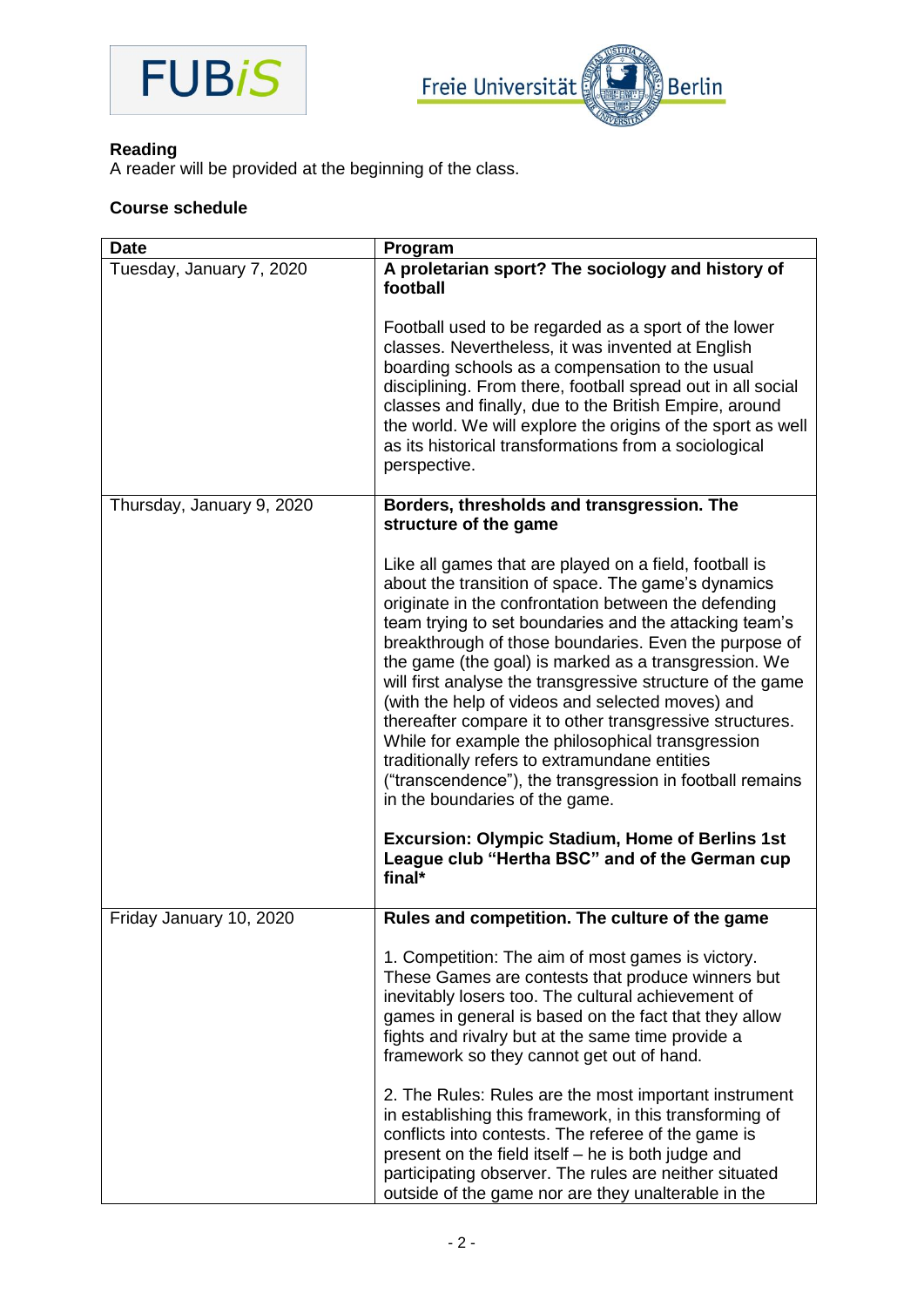

Freie Universität

|                            | history of the game. They are in a permanent state of<br>flux and can be altered by the game's development.<br>Wittgensteins theorem "Making up the rules as we go<br>along" also applies to football rules.<br>We will explore how the rules and the competitive<br>character of football interact or conflict with each other.<br><b>Excursion: Test match of the Berlin soccer club</b><br><b>Union Berlin*</b> |
|----------------------------|--------------------------------------------------------------------------------------------------------------------------------------------------------------------------------------------------------------------------------------------------------------------------------------------------------------------------------------------------------------------------------------------------------------------|
| Tuesday, January 14, 2020  | <b>Football and violence</b>                                                                                                                                                                                                                                                                                                                                                                                       |
|                            | Violence is part of the game. The game does not<br>distinguish between violence and non-violence but<br>between violence that is permitted (duels, tacklings and<br>so on) and violence that isn't (fouls). Football fascinates<br>because it allows violence to a certain degree. On the<br>other hand, it always tries to control this violence.                                                                 |
|                            | 1. Violence outside the game: Hooliganism as a culture<br>of violence that wants to lead football back to its brutal<br>origins.                                                                                                                                                                                                                                                                                   |
|                            | 2. Violence inside the game: Fouls, tricksters, violent<br>conducts (on the basis of videos showing legendary<br>acts of violence like Zidane's headbutt or Schumacher's<br>foul on Batiston).                                                                                                                                                                                                                     |
|                            | We will analyse how football enacts violence and at the<br>same time excludes it.                                                                                                                                                                                                                                                                                                                                  |
| Thursday, January 16, 2020 | <b>Football and art</b>                                                                                                                                                                                                                                                                                                                                                                                            |
|                            | Not only do we call outstanding football players "artists",<br>but also do "true" artists repeatedly refer to football in<br>their work. Based on selected examples like Peter<br>Handke's football poems, we will discuss how the<br>verbalization of an actual "mute" game works and how<br>the transition of football to high culture changes football<br>and its perception.                                   |
|                            | <b>Excursion: Football Street Art, Wall Paintings and</b><br><b>Graffiti in Berlin*</b>                                                                                                                                                                                                                                                                                                                            |
| Friday, January 17, 2020   | The "sacred field". Football and religiosity                                                                                                                                                                                                                                                                                                                                                                       |
|                            | The aim of this lecture is to make clear how and why<br>football has - like many other games - an intimate<br>relationship to religion. Thus we will explore football as<br>a secular form of religion with regard to                                                                                                                                                                                              |
|                            | 1. the general origin of games in religious ceremonies<br>and cults                                                                                                                                                                                                                                                                                                                                                |